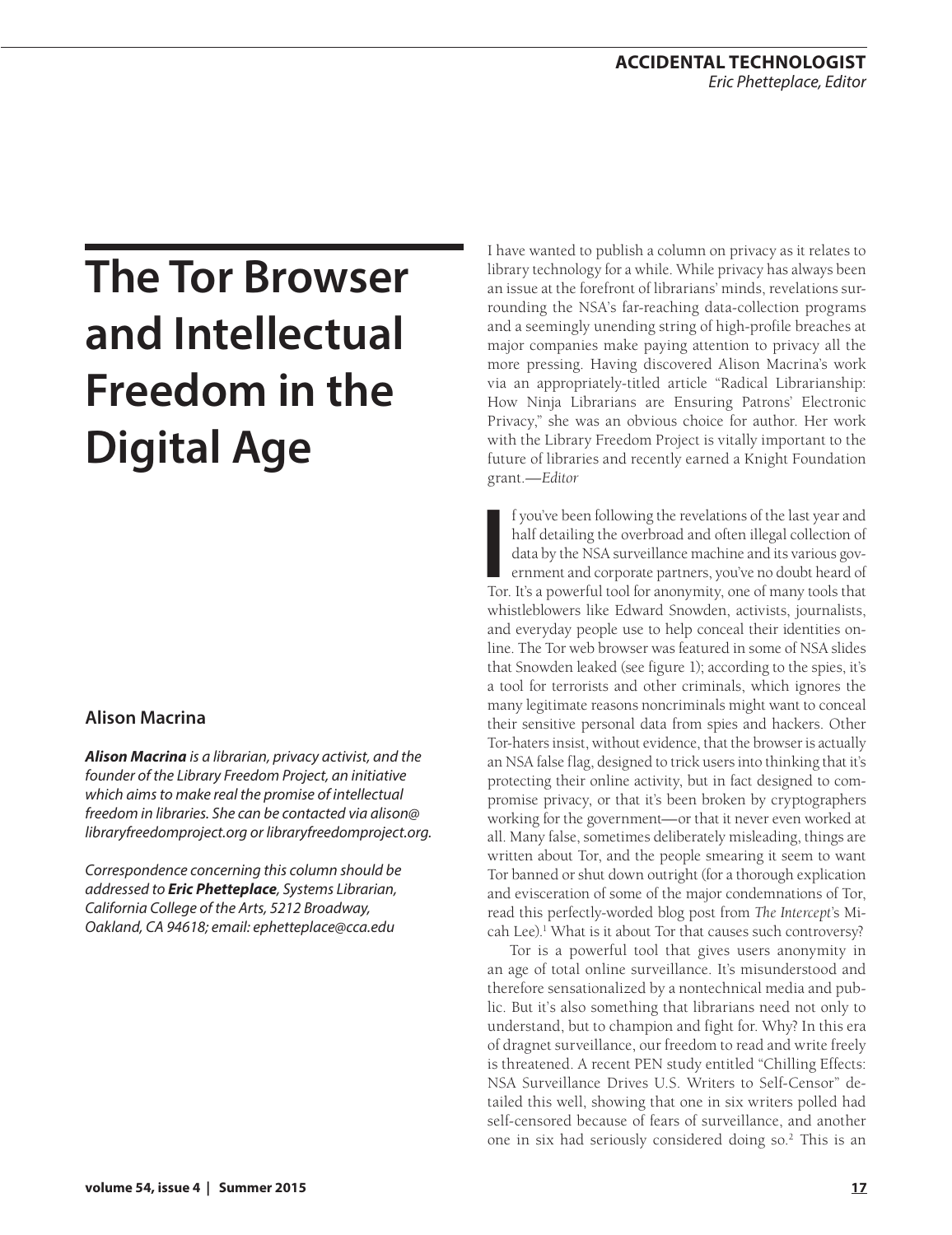### **ACCIDENTAL TECHNOLOGIST**



**Figure 1.** "Terrorist with Tor client installed" from one of the NSA slides revealed by Edward Snowden to Glenn Greenwald in June 2013.

alarming statistic, one that shows how much surveillance threatens free expression. There are few things librarians care more about than intellectual freedom, and Tor can help our local communities protect that freedom. This is why libraries should be installing the Tor Browser on all public PCs, running Tor relays from our networks, and teaching the public what Tor is and how they can use it to protect themselves.

To help our library community understand this tool, a little background on Tor and how it works is necessary. First, just what *is* Tor? The most simple definition comes directly from the folks at the Tor Project: "Tor is a network of virtual tunnels that allows people and groups to improve their privacy and security on the Internet."<sup>3</sup> The most common use of Tor is through its web browser, which you'll see referred to as "the Tor Browser," "the Tor Browser Bundle," or sometimes simply "Tor." Tor is fundamentally a proxy that masks the location information and browsing history of the user, allowing for anonymous use of the Internet. Tor can be used with email, instant messaging clients, cell phones, and more to route communications over the Tor anonymity network. Tor services are made possible by a network of relays that encrypt the original user's traffic so that the location information cannot be discovered. In this article, I'm mostly going to be discussing the Tor Browser and its potential uses in libraries. When referring to the Tor network as a whole, I'll call it simply "Tor." For more on Tor's history and other Tor services, be sure to visit https://www.torproject.org.

The Tor Browser was built from an "onion routing" project of the US Navy, which was designed to protect military communications, and was turned into an independent (nonmilitary) project by developers Roger Dingledine and Nick Mathewson in 2002. Onion routing bounces traffic from

the original user across a network of three relays, providing three layers of encryption (like the layers of an onion, hence "onion routing," and the Tor onion logo) and masking the original IP address from the user's computer. Today, it's used by about four million people worldwide to evade censorship and surveillance, allowing users to access blocked websites in Internet-restrictive countries like Iran and China (because typically websites rely on IP location information to restrict access), keeping journalistic sources safe, and masking the identity of whistleblowers. Reporters Without Borders recommends that journalists reporting from dangerous places use Tor to protect themselves.<sup>4</sup> Tor features prominently in the Electronic Frontier Foundation's "Surveillance Self-Defense" playlists for safer online communications.<sup>5</sup> One of my personal favorite use cases for Tor is combatting digital stalking of domestic violence victims by their abusers.<sup>6</sup> Often those abusers will obsessively stalk their victim's online accounts, trying to find out where he or she might be living, or use tools to compromise victim's cell phones and determine real-time location information. Members of the Tor Project have installed the Tor Browser (along with other anonymity tools) onto the computers in domestic violence shelters to help protect these users, as well as protect the location of the shelters themselves. Online anonymity should not be dismissed as something desired only by those with something criminal or nefarious to hide, but as a vital tool for human rights, speech, privacy, security, and intellectual freedom. Cue libraries.

Patrons already seek us out to teach them how to use technical tools, and we've been staunch defenders of intellectual freedom and privacy from our earliest days. Libraries serve many people from marginalized communities, including immigrants, Muslim-Americans, people of color, people who are or have been homeless or incarcerated—and marginalized people are under even more surveillance than the general public. As a way of continuing our professional commitment to intellectual freedom and social justice values, installing the Tor Browser on our public computers and teaching it to our patrons in computer classes is an obvious choice.

Using the Tor Browser is a bit different than the browser experience most of our patrons are familiar with, but by following the Tor Project's best practices and establishing some of our own, we can help our patrons get the most out of this powerful privacy tool.

The first step is downloading the Tor Browser from https://www.torproject.org and checking the PGP (pretty good privacy) signature to make sure that the version you're downloading is the real Tor Browser and not a fake version created by an adversary. That's right, there are indeed bad people out there who want to tamper with the Tor Browser, so signature verification is an important step to ensure the integrity of the software.7

The first time you open the Tor Browser, you'll get a prompt to "connect or configure" (see figure 2). Most users, particularly those in libraries, will only need to connect directly, but I encourage you to click through the configuration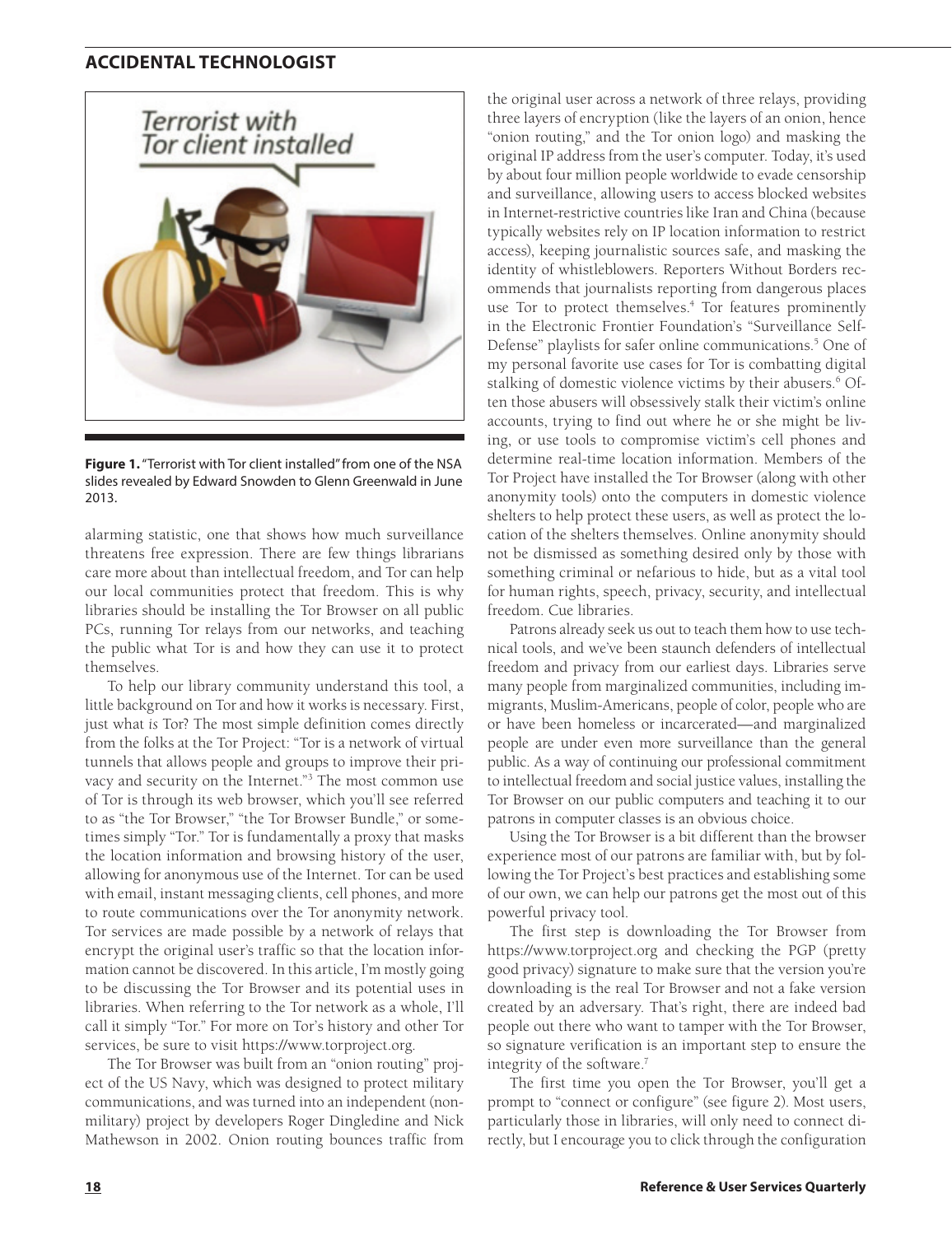

**Figure 2.** The "connect or confgure" window you'll see the frst time you open the Tor Browser.



**Figure 3.** Connecting to the Tor Network.

prompts so you can get a sense of how the Tor Browser can be used in proxied or censored networks.

Once you click "connect," you'll see a second window establishing a connection to the Tor network (see figure 3). This window will appear every time the Tor Browser is opened. Sometimes the connection can take a few moments to establish—the Tor network can be pretty slow at times. That's because the network relies on volunteer-run relays all over the world to help keep its traffic moving. If more people or institutions ran Tor relays, the network would be much faster—more on that later.

After you've successfully connected, your browser will open with the message seen in figure 4: "Congratulations, your browser is configured to use Tor!" Now, take a moment to look around. You'll notice the default search engine is Startpage, which is an anonymous search engine that doesn't track you. The Tor Browser also comes with two extensions installed: HTTPS Everywhere and NoScript. HTTPS Everywhere is an awesome tool from the Electronic Frontier Foundation that forces compatible websites to use HTTPS by default for added browsing security.<sup>8</sup> NoScript (https://noscript.net) is an extension that blocks Javascript, Java, and Flash, because these scripts can deanonymize Tor Browser users. It's not



**Figure 4.** The Tor Browser when opened. Notice the Startpage search engine (in the center of the screen and on the top right as a search bar), as well as the NoScript extension (top left) and Tor Button (top left). The HTTPS Everywhere extension is not displayed, but it's installed.



**Figure 5.** The Tor Button with its menu open.

recommended to add any more extensions to the Tor Browser because other extensions could compromise the user's anonymity as well.

Another thing you'll see on the Tor Browser is the Tor Button (see figure 5). This cute little onion allows more advanced users to make changes to Tor Browser settings and preferences, and you can also easily request a "new identity"—that is, a new IP address from the one the Tor Browser has assigned. You can view the IP that the Tor Browser has assigned you by clicking "Test Tor Network Settings" on the Tor Browser homepage. The IP you've been assigned corresponds to the relay your traffic has exited from, and you can view this information in the Tor Network Settings too. Sometimes it'll be an actual location, and sometimes it'll say "anonymous proxy." Keep in mind that whatever IP you've been assigned will affect your browsing experience! So if your assigned IP address is in Germany, some sites, like YouTube for example, will appear in German.